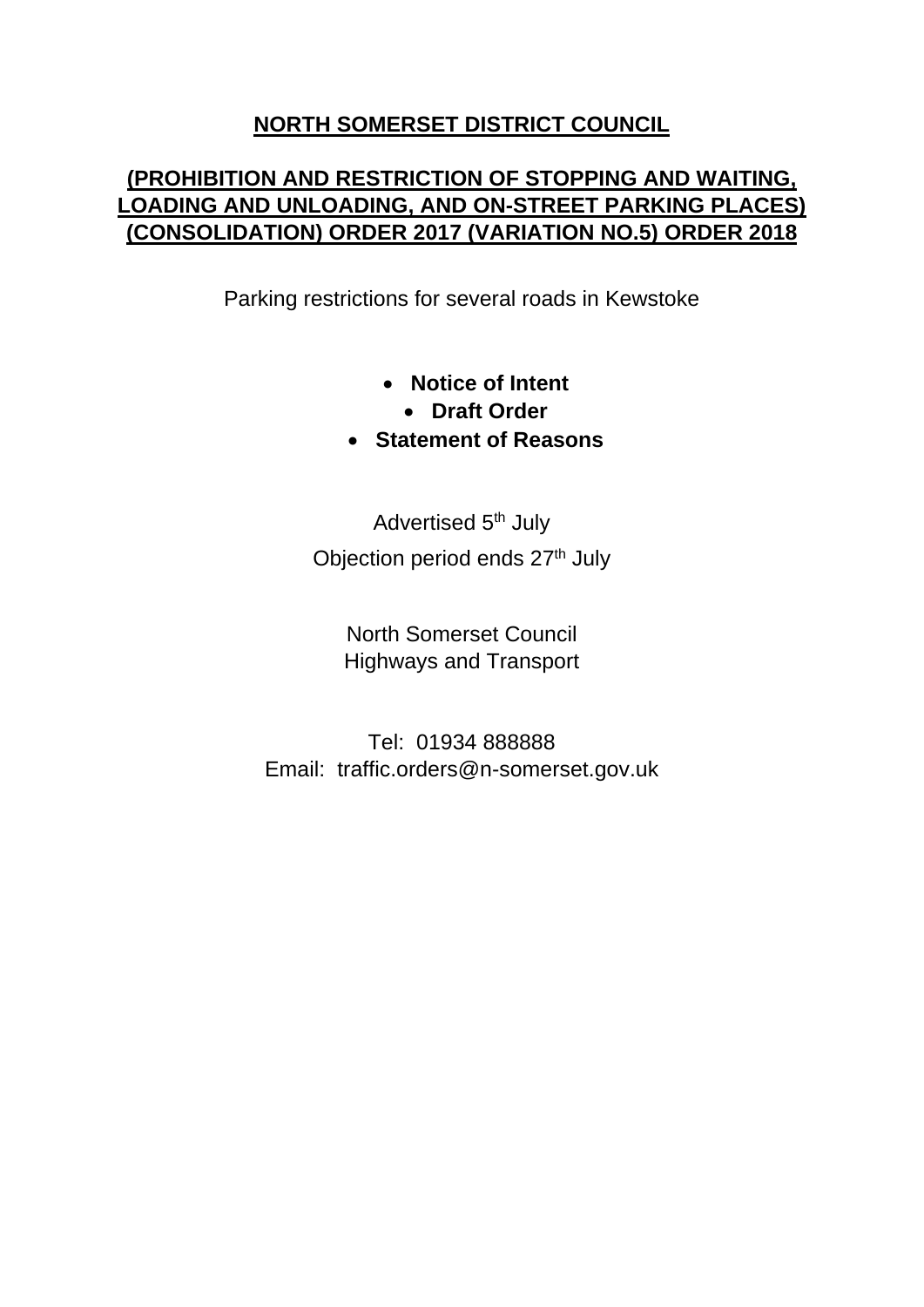# **NOTICE OF INTENT**

### **NORTH SOMERSET DISTRICT COUNCIL**

## **(PROHIBITION AND RESTRICTION OF STOPPING AND WAITING, LOADING AND UNLOADING, AND ON-STREET PARKING PLACES) (CONSOLIDATION) ORDER 2017 (VARIATION NO.5) ORDER 2018**

Notice is HERBY GIVEN that North Somerset Council (hereinafter referred to as "the Council") proposes to make an Order under the Road Traffic Regulation Act 1984, as amended.

The general effect of the Order shall be to **impose parking restrictions on several streets in Kewstoke**. The affected streets are described in the Schedule to this Notice.

The restriction will prevent waiting on the described roads between 8am and 6pm and will be defined by a Restricted Parking Zone, signed at the entry and exit points.

Full details of the proposal are contained in the draft Order which together with a plan, Statement of the Council's Reasons for proposing to make the Order and a copy of plans to be revoked may be inspected at the following locations:-

- Castlewood, Tickenham Road, Clevedon BS21 6FW during normal office hours
- Town Hall, Weston-super-Mare, BS23 1UJ during normal office hours
- North Somerset Council website, which can be found following the QR code bellow or at the following website www.n-somerset.gov.uk/notices

Should you wish to make any observations on this proposal (whether you support or object the proposal) you should make them in writing to the Director of Development and Environment at the address below, or the email address below quoting the reference KS/BW/2018 by 5pm on the 27<sup>th</sup> July

Any objections must specify the grounds on which they are made. Please note that all representations received may be considered in public by the District Council and that the substance of any representation together with the name and address of the person making it could become available for public inspection.

Town Hall Weston-super-Mare BS23 1UJ Tel No (01934) 888888 Email traffic.orders@n-somerset.gov.uk

Dated: 5<sup>th</sup> July 2018

NICHOLAS BRAIN Head of Legal and Democratic **Services** 

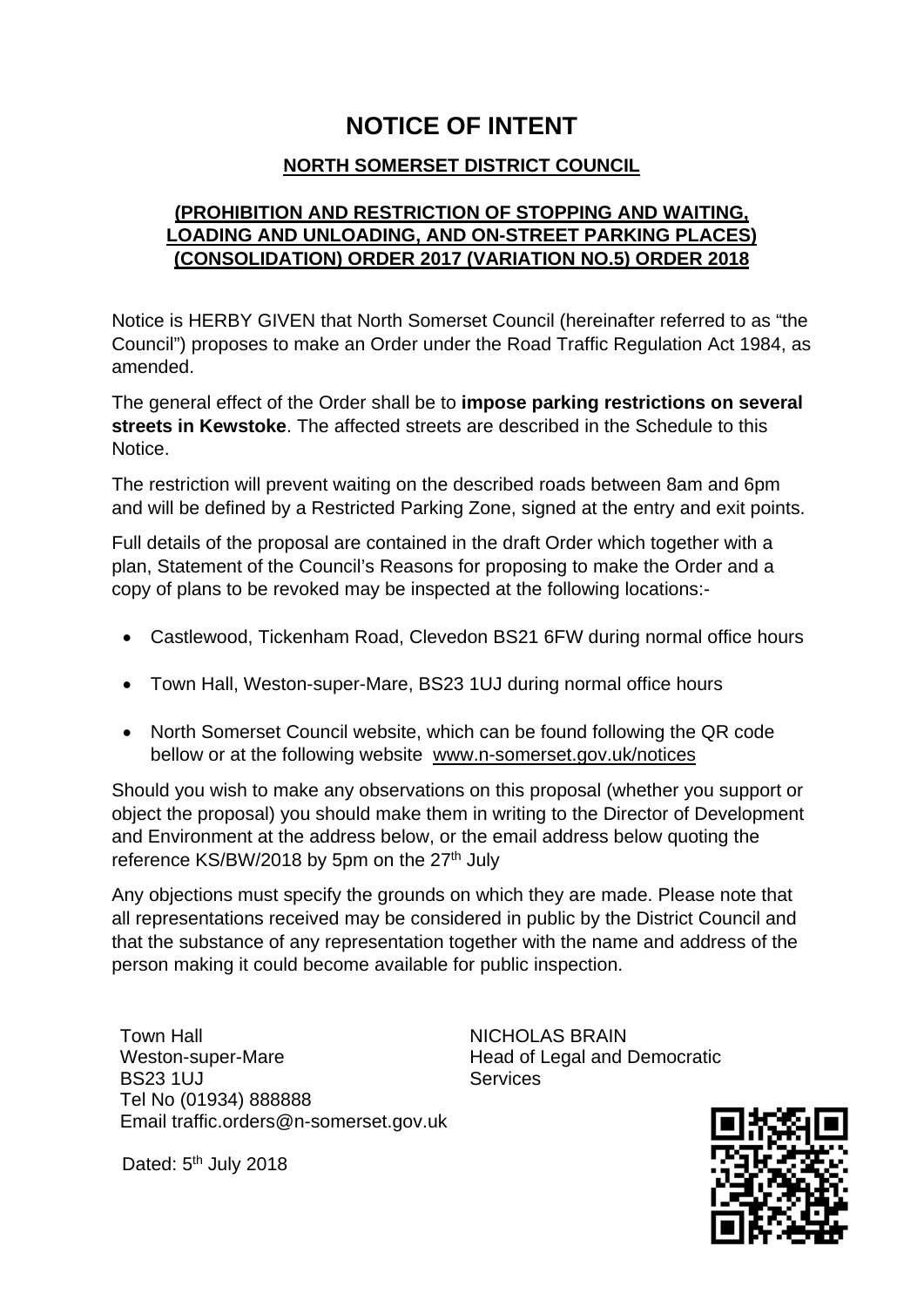# **Schedule**

| <b>Beach Road:</b>                           | From the entrance to the Sand Point National Trust Car<br>Park to its junction with Kewstoke Road.    |
|----------------------------------------------|-------------------------------------------------------------------------------------------------------|
| <b>Crookes Lane:</b>                         | From its junction with Beach Road to a point 55m North<br>west of its junction with Lower Norton Lane |
| <b>Myrtle Tree Crescent:</b> Its full extent |                                                                                                       |
| <b>Sand Road:</b>                            | From its junction with Beach Road to the entrance to<br><b>Country View Holiday Park</b>              |
| <b>St. Bridges Close:</b>                    | Its full extent                                                                                       |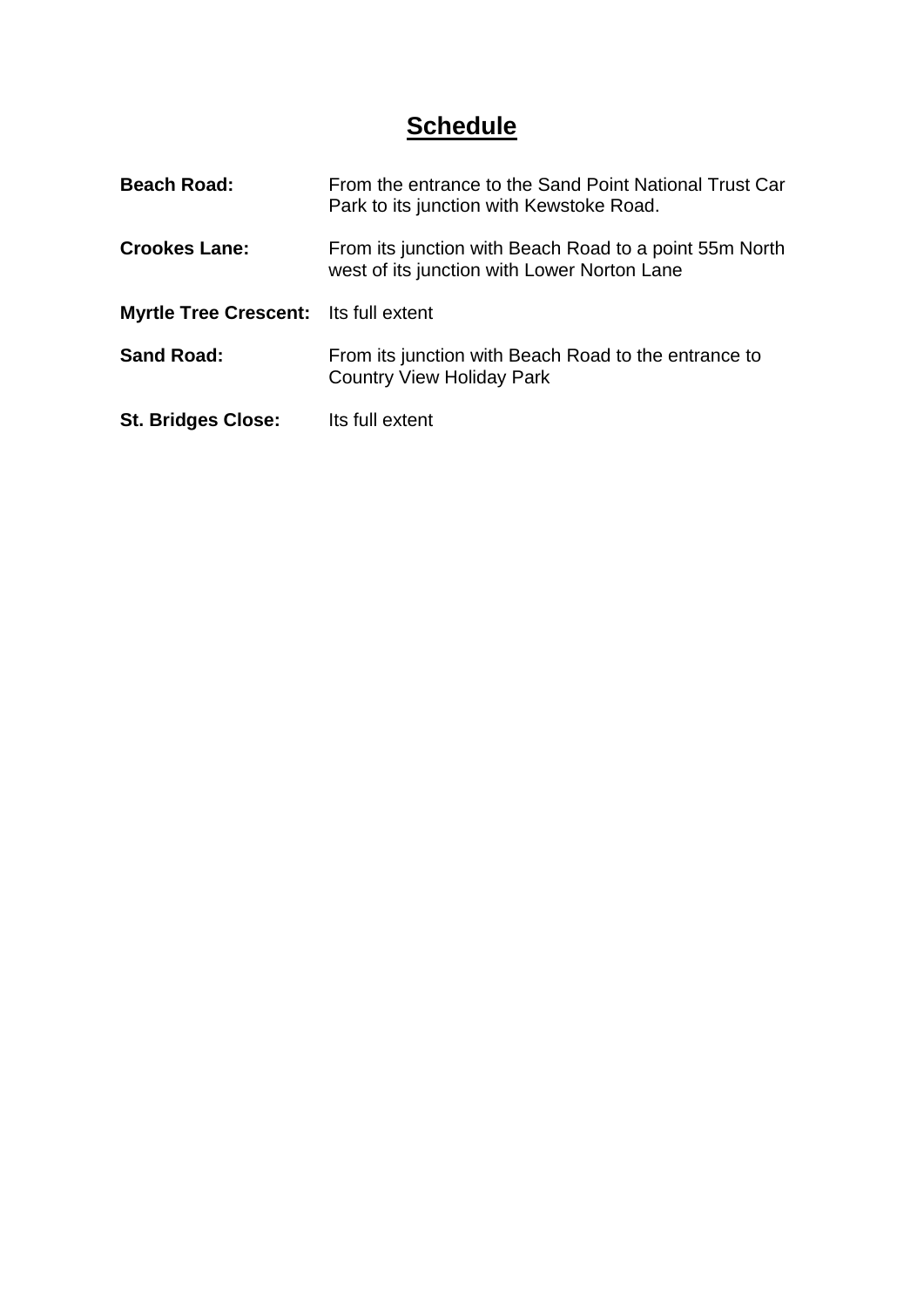# **DRAFT ORDER**

#### **NORTH SOMERSET DISTRICT COUNCIL**

#### **(PROHIBITION AND RESTRICTION OF STOPPING AND WAITING, LOADING AND UNLOADING, AND ON-STREET PARKING PLACES) (CONSOLIDATION) ORDER 2017 (VARIATION NO.5) ORDER 2018**

The District Council of North Somerset (hereinafter referred to as "the Council") in exercise of its powers under Sections 1(1), 2(1) to (3), 4(1), 36, 45, 46, 49, 53 and 122, and Part IV of Schedule 9 to the Road Traffic Regulation Act 1984 as amended (hereinafter referred to as "the Act of 1984") and the Traffic Management Act 2004 as amended (hereinafter referred to as "the Act of 2004"), and of all other enabling powers, and after consultation with the Chief Officer of Police in accordance with Part III of Schedule 9 to the Act of 1984, does hereby make the following Order:

- 1. THIS ORDER shall come into operation on the \*\*<sup>th</sup> \*\*\*\* 2018 and may be cited as the North Somerset District Council (Prohibition and Restriction of Stopping and Waiting, Loading and Unloading, and On-Street Parking Places) (Consolidation) Order 2017 (Variation No.5) Order 2018.
- 2. The North Somerset District Council (Prohibition and Restriction of Stopping and Waiting, Loading and Unloading, and On-Street Parking Places) (Consolidation) Order 2017 is hereby varied as follows:
	- (i) By removing the plans listed in Schedule 1 to this Order.
	- (ii) By inserting the plans listed in Schedule 2 to this Order.

GIVEN under the Common Seal of the District Council of North Somerset the \*\*\* day of \*\*\*\* 2018.

The COMMON SEAL of  $\qquad$ ) the DISTRICT COUNCIL ) of NORTH SOMERSET ) was hereunto affixed (a) in the presence of :-

Head of Legal and Democratic Services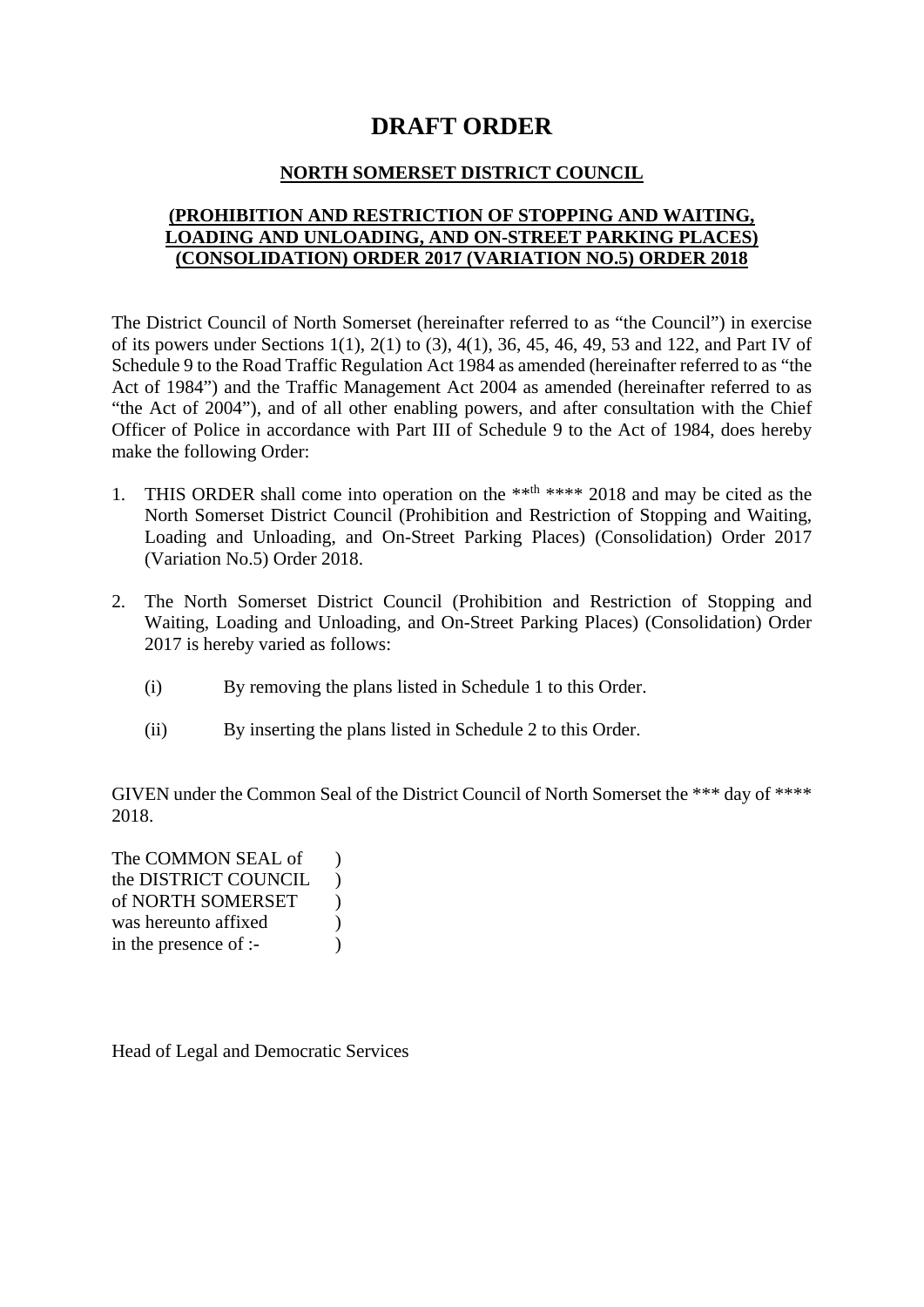## **Schedule 1**

### (Plans to be removed)

| <b>Plan</b><br>reference | Sheet revision<br>number | Streets affected | Parish   |
|--------------------------|--------------------------|------------------|----------|
| <b>EE20</b>              |                          | Beach Road       | Kewstoke |
| EF20                     |                          | Beach Road       | Kewstoke |
| EG20                     |                          | Beach Road       | Kewstoke |

#### **Schedule 2**

(Plans to be inserted)

| Plan<br>reference | Sheet revision<br>number | Streets affected            | Parish   |
|-------------------|--------------------------|-----------------------------|----------|
|                   |                          |                             |          |
| <b>EE20</b>       | 2                        | Beach Road                  | Kewstoke |
| EF20              | 2                        | <b>Beach Road</b>           | Kewstoke |
| EG20              |                          | <b>Beach Road</b>           | Kewstoke |
|                   |                          | Crookes Lane                | Kewstoke |
|                   |                          | <b>Myrtle Tree Crescent</b> | Kewstoke |
|                   |                          | Sand Road                   | Kewstoke |
|                   |                          | St. Bridges Close           | Kewstoke |

**Note: The sealed Order will include many additional tiles to cover the extent of the roads**  described by the Notice of Intent. These new tiles will be included in Schedule 2 of the **final Order.**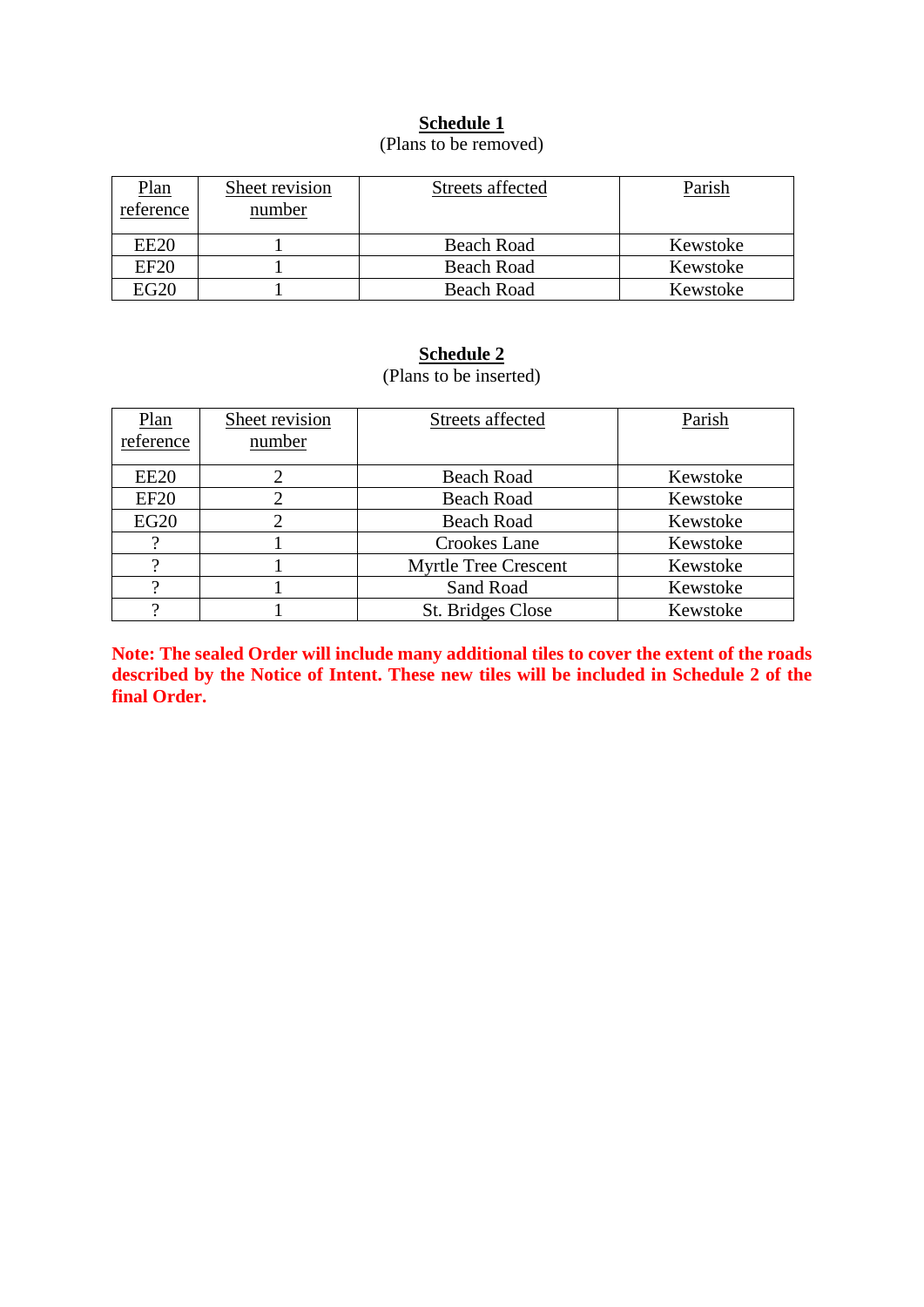# **STATEMENT OF REASONS**

## **NORTH SOMERSET DISTRICT COUNCIL**

### **(PROHIBITION AND RESTRICTION OF STOPPING AND WAITING, LOADING AND UNLOADING, AND ON-STREET PARKING PLACES) (CONSOLIDATION) ORDER 2017 (VARIATION NO.5) ORDER 2018**

North Somerset Council proposes to impose parking restrictions on several roads in Kewstoke.

The restriction will facilitate the passage of traffic and help to improve the amenities of the village.

David Murphy Highways and Transport North Somerset Council Town Hall Walliscote Grove Road Weston-super-Mare BS23 1UJ

Date: 5<sup>th</sup> July 2018